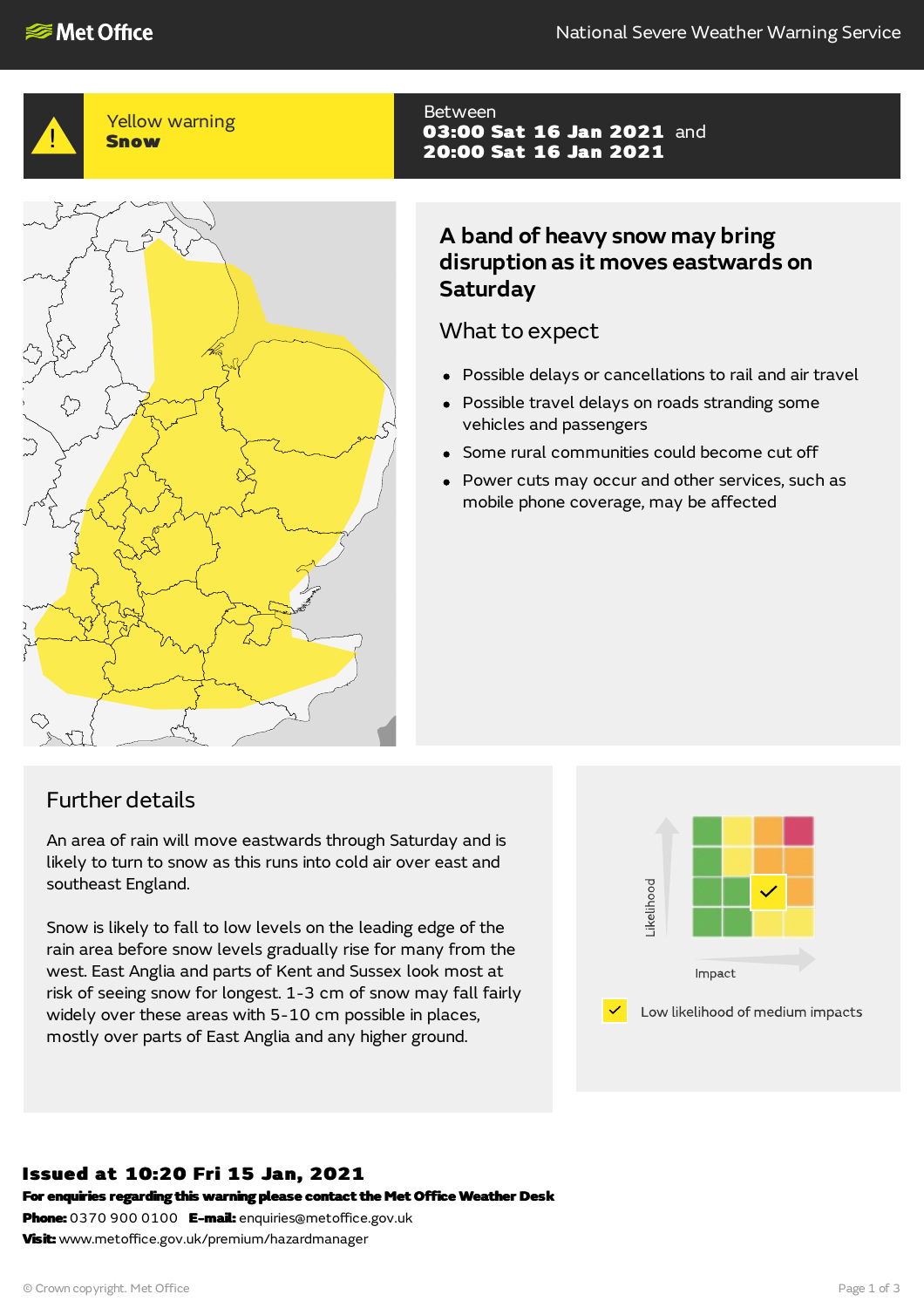

Yellow warning **Snow** 

Between 03:00 Sat 16 Jan 2021 and 20:00 Sat 16 Jan 2021

Further Details (continued)

Given recent wet weather and high river levels with rain and snow falling, then melting some flooding impacts are also possible.

## Issued at 10:20 Fri 15 Jan, 2021

For enquiries regarding this warning please contact the Met Office Weather Desk

Phone: 0370 900 0100 E-mail: enquiries@metoffice.gov.uk **Visit:** www.metoffice.gov.uk/premium/hazardmanager